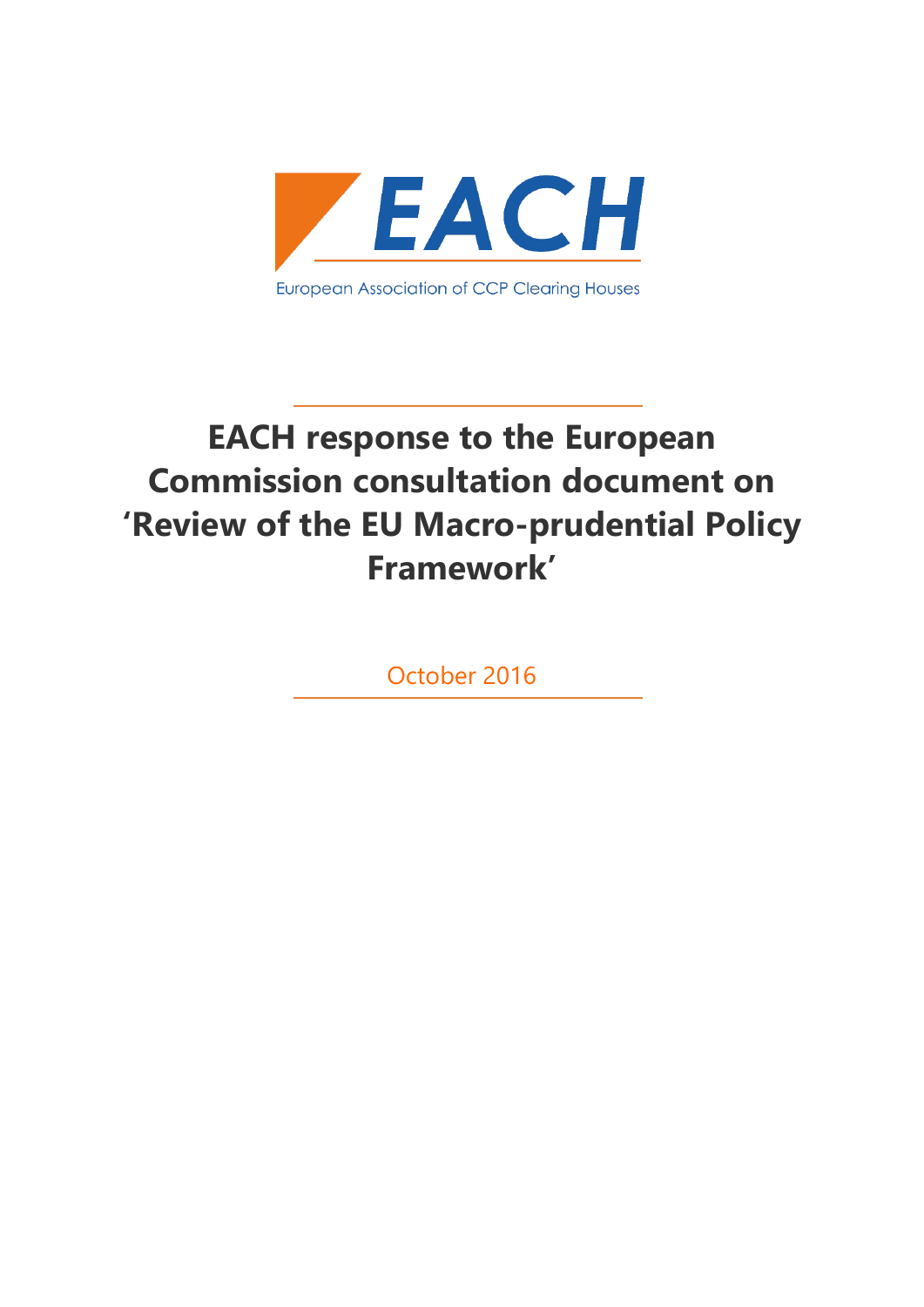#### **EACH Response - European Commission consultation document on 'Review of the EU Macro-prudential Policy Framework'- October 2016**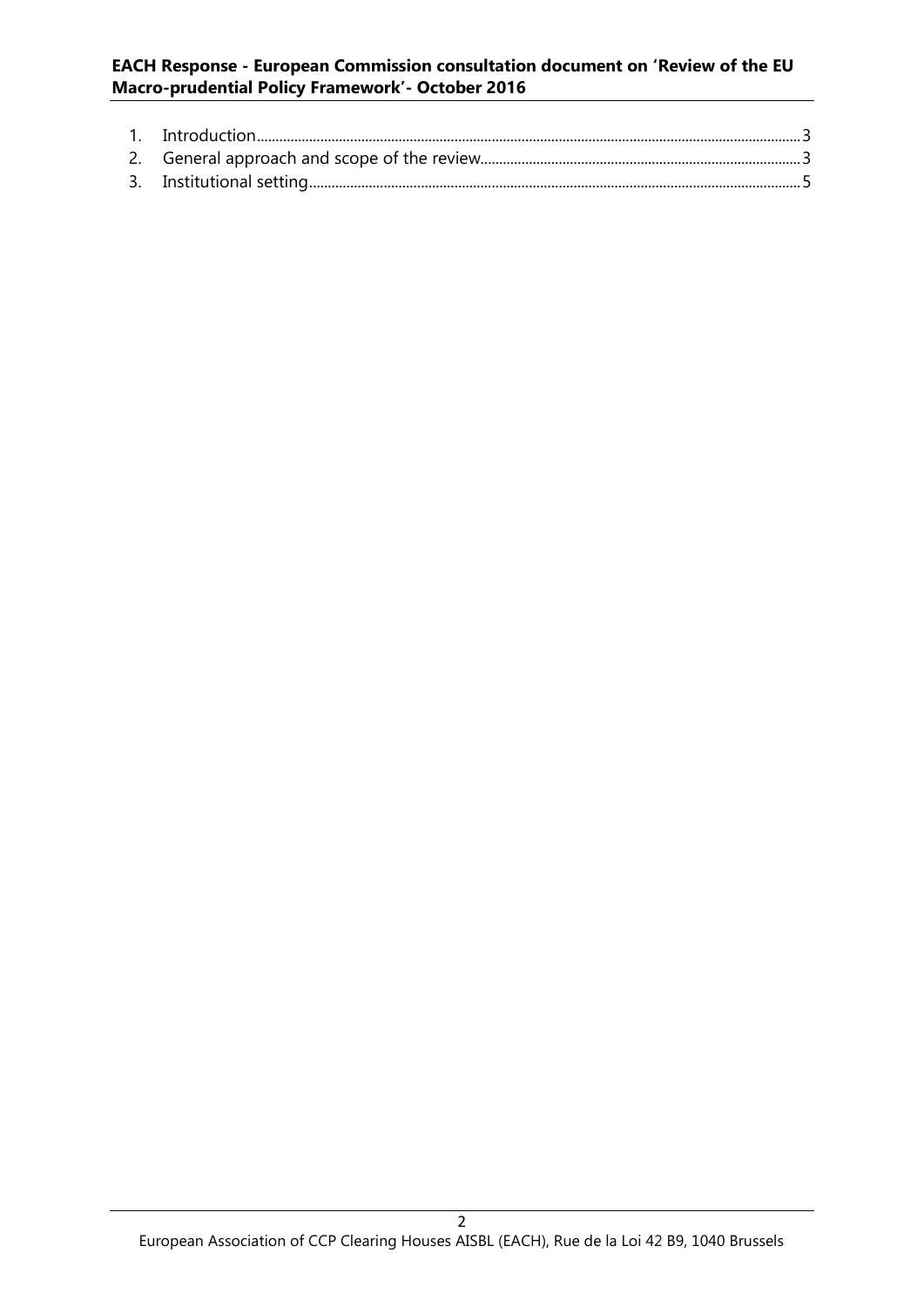## <span id="page-2-0"></span>1. Introduction

The European Association of CCP Clearing Houses (EACH) represents the interests of Central Counterparties Clearing Houses (CCPs) in Europe since 1992. EACH currently has 20 members from 15 different European countries and is registered in the European Union Transparency Register with number 36897011311-96.

EACH appreciates the opportunity to provide feedback to the European Commission consultation on the 'Review of the EU macro-prudential policy framework'. Below we include our responses to several questions that we thought were relevant from a CCP point of view.

### <span id="page-2-1"></span>2. General approach and scope of the review

**Q1: Do you consider the degree of coordination between the different authorities in the current framework (i.e. ESRB, national macro-prudential authorities, Commission, Council, etc.) appropriate?**

- $\bigcirc$  1 (fully appropriate)
- **হি** 2
- $\bigcirc$  3
- $\bigcirc$  4
- 5 (not appropriate at all)
- **D** Don't know / no opinion / not relevant

EACH welcomes the flexibility included in the consultation and its proposed approach with regards to the role of national and international regulatory bodies. We agree that national regulatory authorities should maintain sufficient power to apply macro-prudential tools if they deem it necessary for their markets and participants. Notifying the ESRB as and when macro-prudential measures are implemented is appropriate to meet the mandate of the ESRB, who is charged with overseeing and monitoring macro prudential policy internationally.

When developing new regulatory standards, it is critical that the innovation and prompt response of CCP regulators is not hindered by layers of additional authorities, creating administrative hurdles to action. As such, we would ask to confirm that the ESRB not be required to explicitly approve macro prudential policies set by national authorities before they are finalised, as this would overstep the ESRB's mandate of oversight and monitoring.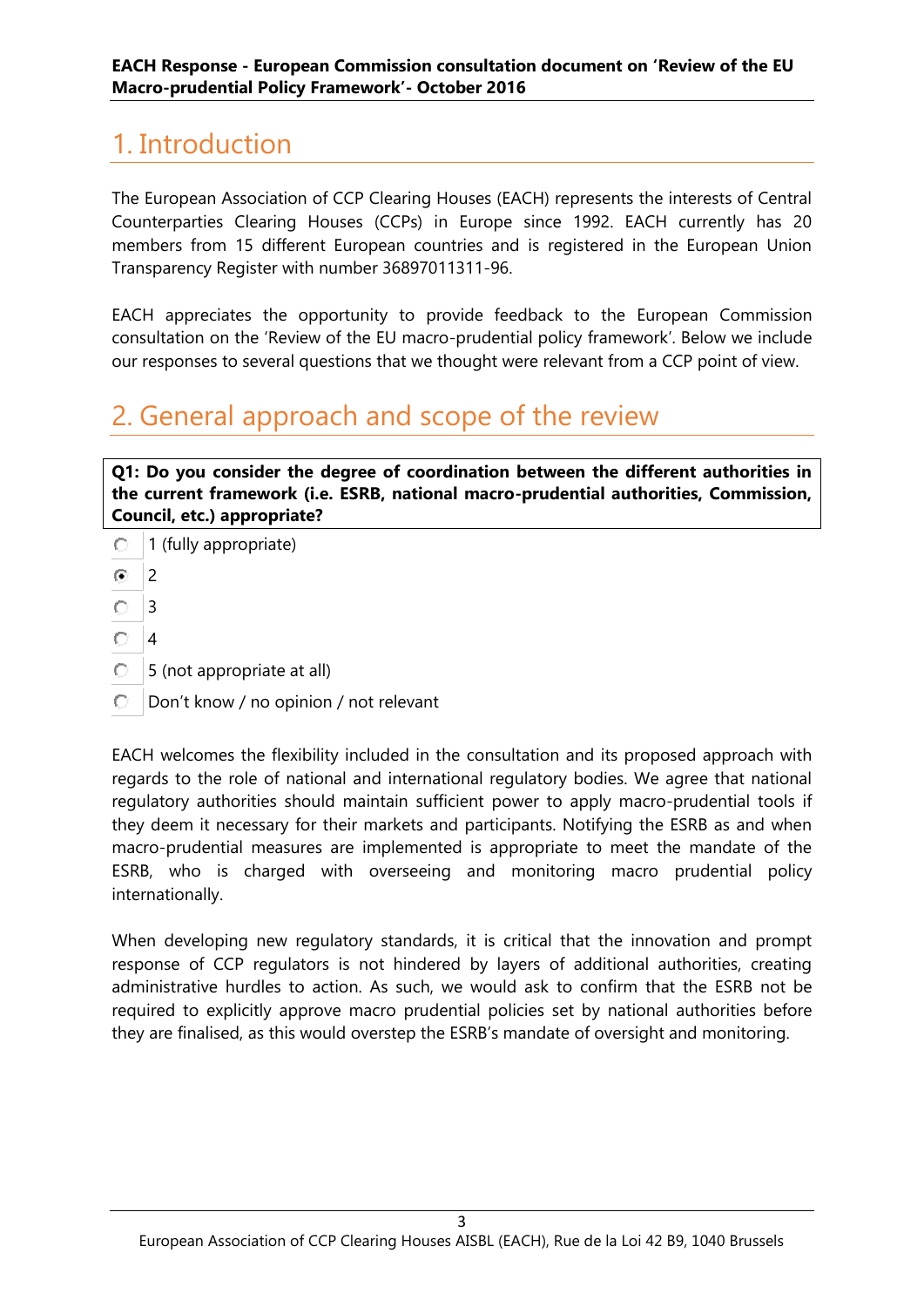**Q2 a): Would you consider appropriate to expand the macro-prudential framework beyond banking? b): If deemed appropriate, what kind of systemic risks should be targeted and how?**

- 1 (fully appropriate) О.
- 0. 2
- O. 3
- $\bigcirc$  4
- **6** 5 (not appropriate at all)
- D Don't know / no opinion / not relevant

Please note that EACH's response is specific to our business as CCPs.

From that perspective we consider it is unnecessary to apply macro-prudential tools to CCPs and we do not believe that a proportionate case has been presented or reasoned. These tools are intended to limit financial instability, rightly brought to greater attention after the financial crisis of 2008, in particular through the risk taking of banks and their broad and direct interface with the non-financial economy through retail loans and payments. Regulatory changes have required greater reliance upon CCPs in comparison to bilateral trading, because of their demonstrable success mitigating and limiting systemic risk in their markets they serve. CCPs themselves are not risk takers and their business model has the effect of reducing systemic risks, therefore we believe CCPs and macro-prudential policy ultimately pull in the same direction.

Further, the regulatory oversight of CCPs has expanded dramatically in recent years. This includes under the EMIR framework in Europe, which sets prudent risk management standards for CCPs. This framework ensures that in fulfilling their mandate of netting and collateralising risk, CCPs do so without imposing excessive requirements that could limit market liquidity and create unnecessary hurdles to market access.

To ensure that CCPs meet these standards, they provide significant transparency, including meeting international requirements for quantitative<sup>1</sup> and qualitative<sup>2</sup> disclosures.

The 'CPMI-IOSCO Public quantitative disclosure standards' for central counterparties have resulted in CCPs making close to two hundred fields of **quantitative data** publicly available every quarter. While CCPs are working with regulators to further refine the disclosures, feedback on the publication of this data has been positive and EACH understands that both private and public institutions have begun using this information<sup>3</sup>. The EACH website

**.** 

<sup>1</sup> '*CPMI-IOSCO Public quantitative disclosure standards*' <http://www.bis.org/cpmi/publ/d125.pdf> 2 '*CPMI-IOSCO Principles for financial market infrastructures: Disclosure framework*'

[www.bis.org/cpmi/publ/d101a.pdf](http://www.bis.org/cpmi/publ/d101a.pdf)

<sup>3</sup> https://www.clarusft.com/ccp-disclosures-1q2016-trends-in-the-data/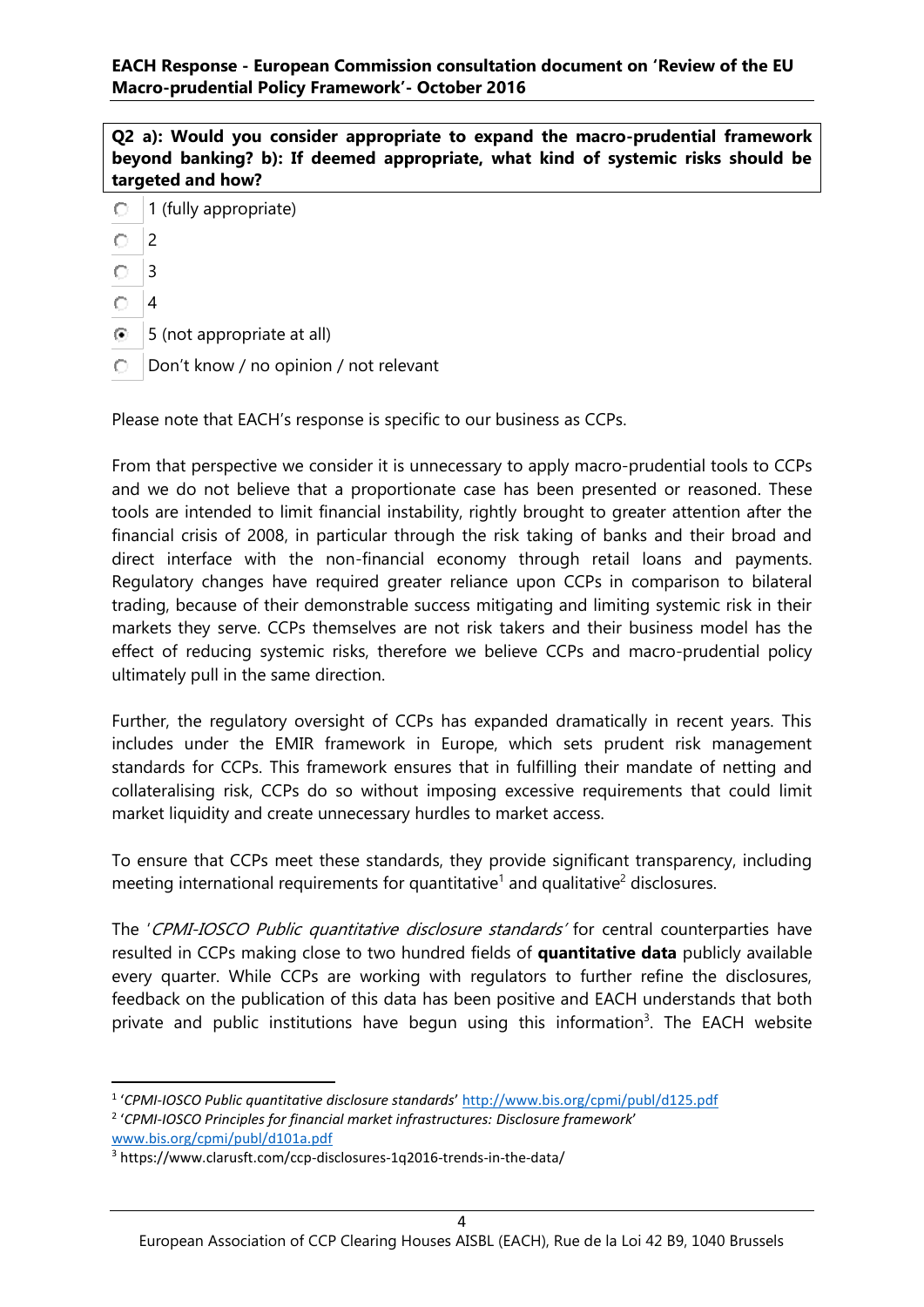includes a central hub of public quantitative disclosure information which provides links to the quantitative disclosure information of EACH members $4$ .

In addition to the quantitative data described above and in line with the international guidance of CPMI-IOSCO, CCPs also disclose a substantial amount of **qualitative data** to the public through public rulebooks and the CPMI-IOSCO 'Principles for financial market infrastructures: Disclosure framework'.

EACH believes that the quantitative and qualitative information already disclosed by CCPs strikes the **right balance between transparency and confidentiality** and provides sufficiently comprehensive stakeholder disclosure.

The European regulatory framework, along with this expanded public reporting, ensures that CCPs are already meeting the goals of macro-prudential policy. We believe that this is sufficient to protect the market from the systemic risks this consultation seeks to examine. We believe also that the transparency framework recently established for CCPs will yield useful information to regulators that will ultimately serve macro-prudential objectives, among others.

### <span id="page-4-0"></span>3. Institutional setting

**Q29: Do you think that the ESRB's mandate and tasks are appropriately formulated to ensure efficient coordination of macro-prudential policies in the EU? If not deemed fully appropriate, what changes would you suggest to ensure such efficient coordination?** 

- $\bigcirc$  1 (fully appropriate)
- O.  $\overline{2}$
- $O<sub>3</sub>$
- $\bigcirc$  4

 $\overline{a}$ 

- 5 (not appropriate at all)
- **Don't know / no opinion / not relevant**

As CCPs we are not best placed to comment on the formulation of ESRB's statutory framework. We ask that the ESRB recognises the extensive coordination framework already in place with specific regard to CCPs. This includes the EMIR regulatory colleges which ensure that the oversight of CCPs appropriately takes into account macro considerations, through the involvement and consideration of the views of markets authorities, central banks, and other interested regulators, including on a cross-border basis. Furthermore, the international standard setting bodies for CCPs (CPMI-IOSCO and the FSB) include regulators and macroprudential authorities from multiple jurisdictions across the globe. Through these structures,

<sup>4</sup> <http://www.eachccp.eu/cpmi-iosco-public-quantitative-disclosure/>